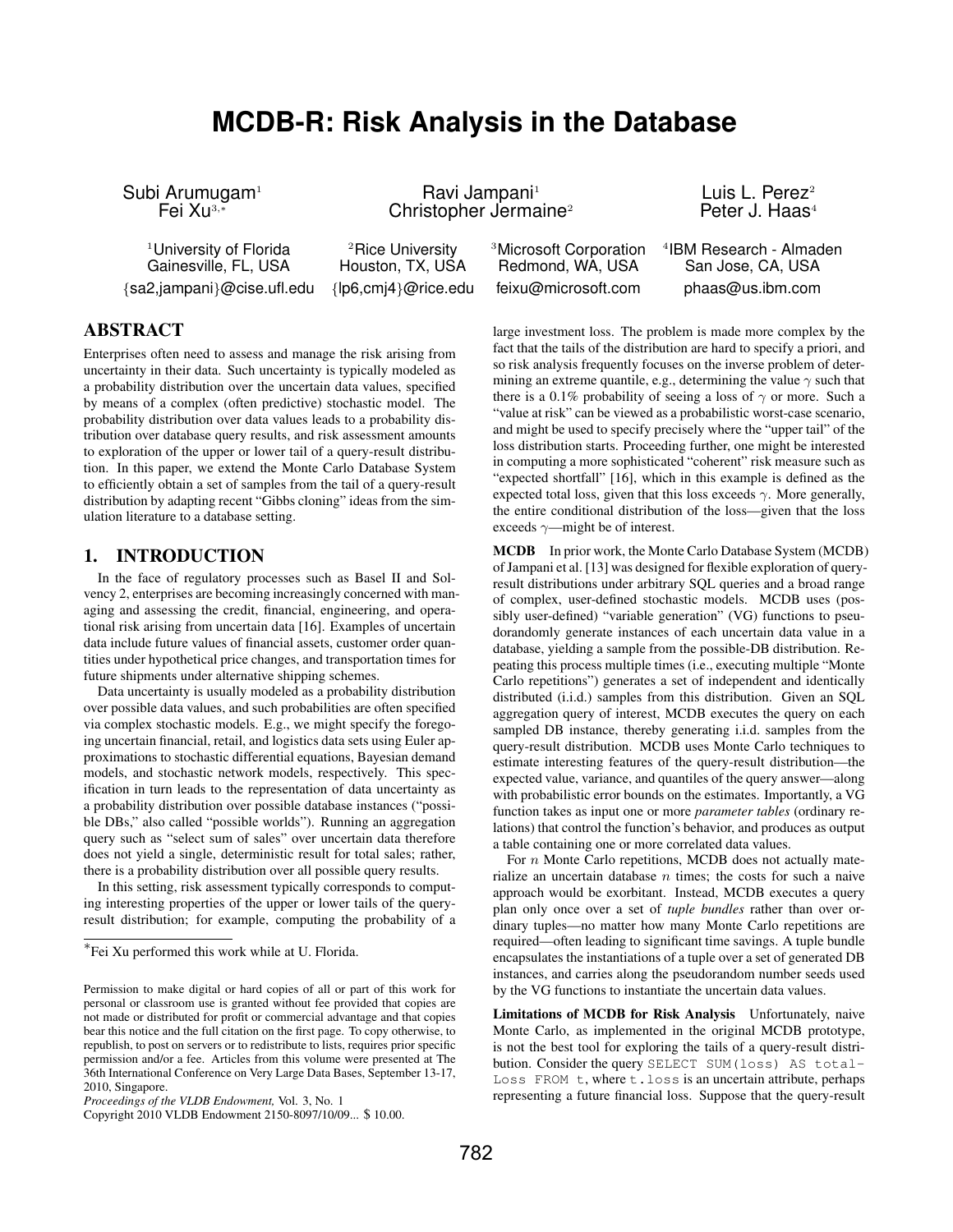distribution is normally distributed, with a mean of \$10 million and a standard deviation of \$1 million. Suppose that interest centers on the upper tail of this distribution that corresponds to totalLoss values of \$15 million or more. On average, roughly 3.5 million Monte Carlo repetitions are required before such an extremely high loss is observed even once. If our goal is simply to estimate the area of the tail (i.e., the probability of seeing a totalLoss value of \$15 million or more), then 130 billion repetitions are required to estimate the desired probability to within  $\pm 1\%$  with a confidence of 95%. If the user instead wants to define the tail indirectly starting at the value  $\gamma$ , where  $\gamma$  is the 0.999 quantile of the totalLoss distribution, then standard quantile-estimation techniques [19, Sec. 2.6] require roughly ten million Monte Carlo repetitions to estimate  $\gamma$  to within  $\pm 1\%$  with a confidence of 95%,

Our Contributions In this paper, we describe an enhanced version of MCDB for risk analysis called *MCDB-R*. MCDB-R inherits the key strengths of MCDB. Chief among these is generality. MCDB can handle almost any stochastic model, as well as database operations such as aggregation, grouping, and so forth. However, unlike MCDB, MCDB-R supports efficient risk analysis. This presents several technical challenges: efficiently locating a tail of interest and efficiently sampling from the tail, all in the presence of black-box VG functions and complex SQL queries. Our contributions are as follows.

1. We adapt "cloning" and Gibbs-sampling ideas from the rareevent simulation literature to develop a statistical method for both estimating a user-specified quantile on a query-result distribution and then generating a set of samples from the tail.

We show how the tail-sampling method can be integrated into MCDB's current tuple-bundle processing infrastructure.

3. In the Appendix, we provide guidance on both setting the sampling parameters for MCDB-R and identifying situations in which MCDB-R will be effective.

Related Work The original MCDB system was partially inspired by several efforts to push analytic capabilities into the database or "close to the data," such as MauveDB [10], which was oriented toward sensor data and integrated smoothing and interpolation methods. These ideas have been further developed in subsequent systems such as FunctionDB [21] and the SciDB project [20]. A recent discussion of analytics in the database can also be found in [6], and there have been a number of efforts to push statistical analyses into Map-Reduce data processing environments; see, e.g., [5, 12].

MCDB is also related to "probabilistic databases" (PrDBs) [7, 8]. Uncertainty in a PrDB is typically represented not by general stochastic models as in MCDB, but rather by explicit probabilities on alternative tuple values. MCDB can capture the functionality of a PrDB, but will not be as efficient or precise in cases where a PrDB can compute answers exactly and efficiently. Overall, MCDB is quite different from PrDBs in terms of motivation, design, and application space. The recent PIP system [14] combines PrDB and Monte Carlo techniques, yielding superior performance for certain MCDB-style queries with simple VG-function parameterizations.

The current paper is also related to the general problem of "conditioning" a probabilistic database, as discussed in Koch and Olteanu [15]. The work in [15] focuses on exact probability calculations in the setting of PrDBs, whereas the current paper emphasizes Monte-Carlo-based approximations.

# 2. SPECIFYING QUERIES IN MCDB-R

In this section, we indicate what MCDB-R looks like to a user,

via a simple example. Suppose that we want to assess potential total financial loss over a specified subset of our clients. The steps in the analysis are to (1) define a stochastic loss model, (2) execute a SUM query over the uncertain loss values specified by the model, and then (3) report pertinent features of the total-loss distribution.

For step (1), the user defines an uncertain loss table, just as in MCDB. Suppose for simplicity that we "model" the loss for a customer as being distributed according to a normal distribution with variance 1 and a mean that is customer specific. For this simple model, we use the built-in Normal VG function that generates normally distributed random numbers. The data needed to parameterize this function is stored on disk in a "parameter table" (an ordinary SQL table) called means (CID,  $m$ ), which stores the mean loss for each customer. The uncertain table Losses (CID, val) that we wish to query is not stored on disk; only the schema is stored. The schema is specified by the following SQL-like statement:

```
CREATE TABLE Losses (CID,val) AS
  FOR EACH CID IN means
    WITH myVal AS Normal(VALUES(m, 1.0))
    SELECT CID, myVal.* FROM myVal
```
This statement is identical to a standard SQL CREATE TABLE statement, except for the FOR EACH clause. The statement gives a recipe for constructing a sample instance of Losses. Scan through the CIDs in the means table. For each CID, create a one-row, onecolumn table myVal by invoking the Normal VG function, parameterized with the mean loss for the CID and the default variance value of 1.0. Form a row of the DB instance by joining myVal with the CID from the outer FOR EACH loop, as specified in the final SELECT clause. See [13] for more details on schema specification.

For steps (2) and (3), we write a query as follows:

```
SELECT SUM(val) as totalLoss
FROM Losses
WHERE CID < 10010
WITH RESULTDISTRIBUTION MONTECARLO(100)
  DOMAIN totalLoss >= QUANTILE(0.99)
    FREQUENCYTABLE totalLoss
```
The first three lines correspond to a standard SQL (aggregation) query. Since this query is being executed over uncertain data, there is a probability distribution over the query result. The DOMAIN clause indicates that we want to condition the query-result distribution: we discard all possible query results not in the specified domain and then we renormalize the query-result distribution so that the total probability over the domain is 1. In our example, the domain coincides with the upper tail of the loss distribution corresponding to the highest 1% of losses. The MONTECARLO keyword indicates that we will use an approximate (conditioned) query-result distribution estimated from 100 Monte Carlo samples.

The remaining lines of the WITH clause specify the statistical features of the query-result distribution that are to be computed. The FREQUENCYTABLE keyword causes creation of an ordinary table FTABLE(totalLoss,FRAC) in which the first column contains the distinct values of totalLoss observed over the 100 tail samples, and FRAC is the fraction of Monte Carlo samples in which each value was observed. By running the query

SELECT MIN(totalLoss) FROM FTABLE

we obtain an estimate of the lower tail-boundary, i.e., the extreme quantile of interest, which is accurate when the number  $l$  of Monte Carlo samples is large. $<sup>1</sup>$  Similarly, by executing a query such as</sup>

<sup>&</sup>lt;sup>1</sup>As discussed in the next section, our tail-sampling algorithm also produces an estimate of the extreme quantile, but the two estimates will be almost identical for large  $l$ .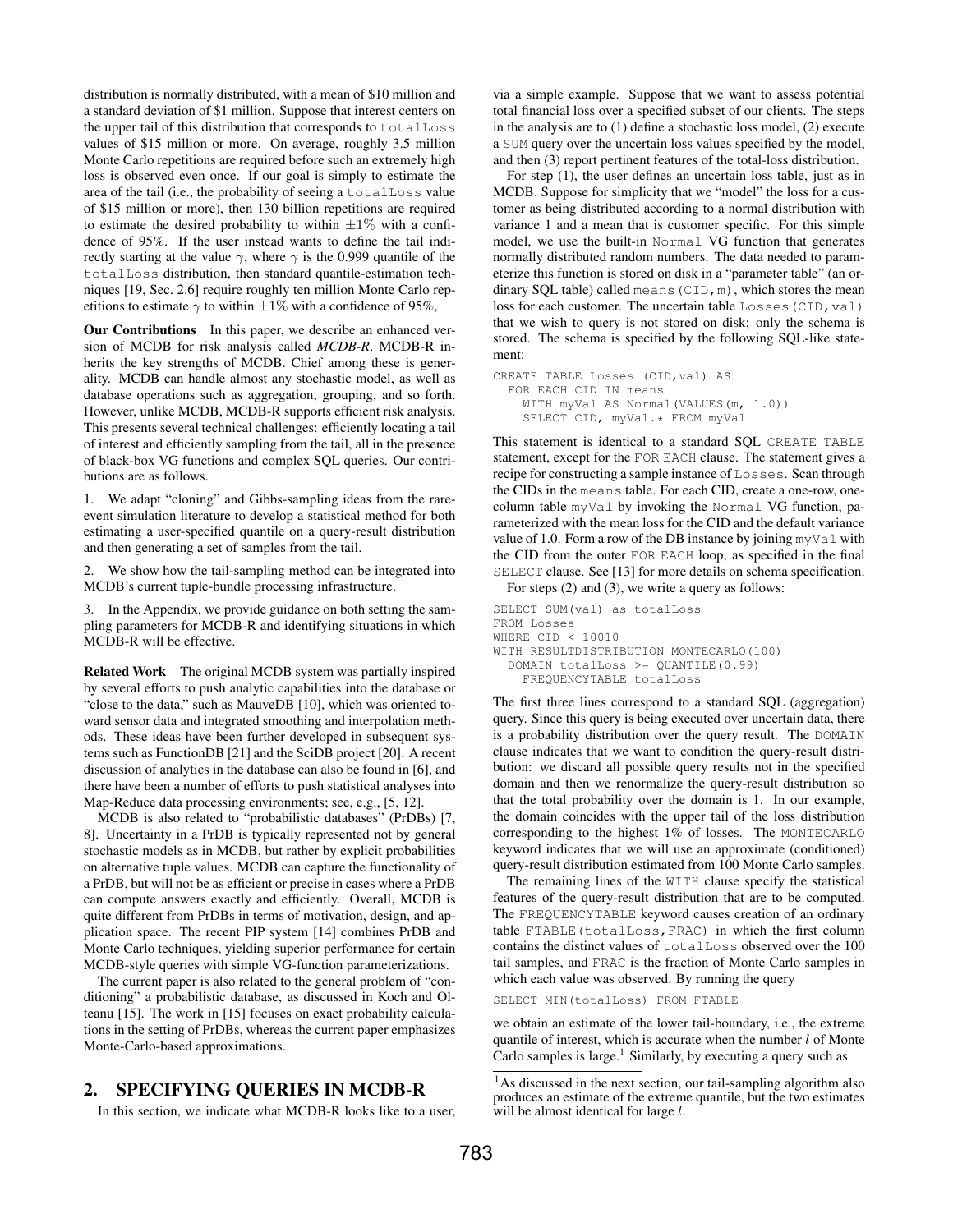Algorithm 1 Systematic Gibbs sampler

|     | $1:$ Inputs:                                                                            |
|-----|-----------------------------------------------------------------------------------------|
| 2:  | $X^{(0)}$ : initial random element of $X^r$                                             |
|     | 3: $k$ : number of Gibbs updating steps                                                 |
|     | 4: Output:                                                                              |
|     | 5: $\bar{X}^{(k)}$ : updated value of $X^{(0)}$                                         |
| 6:  |                                                                                         |
|     | 7: GIBBS( $X^{(0)}, k$ ):                                                               |
|     | 8: $x \leftarrow X^{(0)}$<br>// Initialize                                              |
|     | 9: for $i \leftarrow 1$ to k do                                                         |
|     | 10: // Perform one systematic updating step: $X^{(j-1)} \rightarrow X^{(j)}$            |
|     | 11: for $i \leftarrow 1$ to r do                                                        |
|     | $x_i \leftarrow$ GENCOND $(x_{-i}, i)$ // Generate from $h_i^* (\cdot   x_{-i})$<br>12: |
| 13: | end for                                                                                 |
|     | $14:$ end for                                                                           |
|     | $N = X^{(k)}$<br>15: Return $x$                                                         |

#### SELECT SUM(totalLoss \* FRAC) FROM FTABLE

we can estimate the expected shortfall, i.e., the expected loss, given that the loss was among the highest 1% of losses.

#### 3. MONTE CARLO BACKGROUND

We next review results from the Monte Carlo literature and show how they are relevant to the problem of estimating an extreme quantile and efficiently sampling from the tail defined by the quantile. The key methods that we adapt are Gibbs sampling and cloningbased methods for rare-event simulation.

#### 3.1 Gibbs Sampling

Gibbs sampling [11] is a technique that is designed for generating samples from a high-dimensional probability distribution function that is known only up to a normalizing constant. For simplicity of notation, we describe the method in the setting of simple discrete random variables; the technique extends straightforwardly to continuous and mixed random variables. Let  $X =$  $(X_1, X_2, \ldots, X_r)$  be an *r*-dimensional random vector taking values in a discrete set  $\mathcal{X}^r$  and distributed according to h, so that  $h(x_1, \ldots, x_r) = P(X_1 = x_1, \ldots, X_r = x_r)$  for  $x = (x_1, \ldots, x_r)$  $(x_r) \in \mathcal{X}^r$ . A key requirement of Gibbs sampling is that we can efficiently generate samples from the conditional distributions

$$
h_i^*(u|v) = P(X_i = u \mid X_j = v_j \text{ for } j \neq i),
$$

where  $1 \leq i \leq r$ . According to this definition,  $h_i^*$  is the marginal distribution of  $X_i$ , given the values of  $X_j$  for  $j \neq i$ . For a vector  $x \in \mathcal{X}^r$ , we set  $x_{-i} = (x_1, x_2, \dots, x_{i-1}, x_{i+1}, \dots, x_r)$  and then we can define h and  $h_i^*$  more concisely as  $h(x) = P(X = x)$  and  $h_i^*(u|v) = P(X_i = u \mid X_{-i} = v)$  for  $u \in \mathcal{X}$  and  $v \in \mathcal{X}^{r-1}$ .

Given an initial value  $X^{(0)} = (X_1^{(0)}, \dots, X_r^{(0)})$ , the "systematic" Gibbs sampler in Algorithm 1 generates a sequence  $X^{(0)}, \ldots,$  $X^{(k)}$  of random vectors. The function GENCOND $(x_{-i}, i)$  invoked in Step 12 generates a sample from  $h_i^* (· | x_{-i})$ . Since each new sample is generated recursively from the previous sample, the sequence  $\{X^{(j)}\}$  forms a Markov chain. The Gibbs sampler is a special case of a *Markov Chain Monte Carlo (MCMC)* sampling technique. In our database setting, the Gibbs sampler is more appealing that other MCMC methods because it is extremely generic in nature, requiring no special knowledge about the distribution  $h$ . Crucially, if the initial sample  $X^{(0)}$  is generated from h, then the chain will be *stationary* in that every subsequent sample will be distributed according to  $h$  [1, Th. XIII.5.1]. Although the samples are not statistically independent, under mild regularity conditions

#### Algorithm 2 Rejection algorithm for example Gibbs sampler

1:  $GENCOND(v, i)$ :

```
2: repeat
```
3: Generate u according to  $h_i$ 

4: until  $Q(u \oplus_i v) \geq c$ 

```
5: Return u
```
the random vectors  $X^{(0)}$  and  $X^{(k)}$  become increasingly independent as  $k$  increases.<sup>2</sup> This "convergence to independence" is usually exponentially fast, so that  $k$  need not be very large. (In our experiments taking  $k = 1$  sufficed.) Thus, if two chains  $\{X^{(j)}\}$ and  $\{Y^{(j)}\}$  start from the same state  $X^{(0)} = Y^{(0)}$  but the respective Gibbs updates are performed independently for the chains, then  $X^{(k)}$  and  $Y^{(k)}$  will become approximately independent as k increases, again typically at an exponentially fast rate.

We illustrate the method further with an example that is pertinent to our tail-sampling problem. Suppose that  $r$  is large and that the components of X are statistically independent, so that  $h(x) =$  $\prod_{i=1}^r h_i(x_i)$ , where  $h_i(u) = P(X_i = u)$  is the marginal distribution of  $X_i$  for  $1 \leq i \leq r$ . We assume that it is straightforward to generate samples from each  $h_i$ . Let  $Q$  be a real-valued function defined on  $\mathcal{X}^r$ , and suppose that for some value c we want to generate samples from the conditional distribution

$$
h(x; c) = P(X = x \mid Q(X) \ge c) = h(x)I(Q(x) \ge c)/p_c.
$$

Here  $I(A) = 1$  if event A occurs and  $I(A) = 0$  otherwise, and  $p_c = P(Q(X) \ge c) = \sum_{x \in \mathcal{X}^r : Q(x) \ge c} h(x)$ . If the cardinality of X is very large, then  $p_c$  is extremely hard to compute, so that  $h(x; c)$  is known only up to the constant of proportionality  $p_c$ , and direct generation of samples from  $h(x; c)$  is nontrivial.

We can, however, apply the Gibbs sampler. Note that, by the independence of the components of X, we have  $h_i^*(u|v) = P(X_i =$  $u \mid Q(X_i \oplus_i v) \geq c$ . Here  $u \oplus_i v$  denotes the vector  $(v_1, \ldots, v_n)$  $v_{i-1}, u, v_i, \ldots, v_{k-1}$ ). Thus, samples from  $h_i^*$  in Step 12 can be generated by a rejection algorithm (Algorithm 2). To illustrate one especially simple case, suppose that  $Q(x) = x_1 + \cdots + x_r$ . Then  $Q(u \oplus_i v) = u + \sum_j v_j$ , so that  $h_i^*(u|v) = P(X_i = u)$  $X_i \geq c - \sum_j v_j$ ). An efficient implementation of Algorithm 2 would operate on an existing Gibbs iterate  $x \in \mathcal{X}^r$  by subtracting  $x_i$  from  $Q(x)$ , thereby computing  $q^- = \sum_{j \neq i} x_j$ , and then generating samples u from  $h_i$  until  $u + q^- \geq c$ . In the following, we write GIBBS( $X^{(0)}, k, c$ ) and GENCOND $(v, i, c)$  to indicate the dependence of these two algorithms on the parameter c.

To see the relevance of the above example to MCDB-R, consider a database consisting of a single table  $R$  having a single, random attribute  $A$  and exactly  $r$  tuples in all possible worlds (e.g., like the Losses table in Section 2 with the CID attribute dropped). Suppose that we interpret  $X_i$  above as the random variable corresponding to the value of the *i*th tuple  $(1 \le i \le r)$  and Q as an aggregation query over the values in  $R$ . Then the foregoing discussion shows that if we have somehow obtained a DB instance  $D^{(0)}$  sampled from  $h(x; c)$ —i.e., an instance that is "large" in the sense that  $Q(D^{(0)}) \geq c$ —we can run the Gibbs sampler with the rejection algorithm for k steps to obtain another random instance  $D^{(k)}$  that is (approximately) independent of  $D^{(0)}$  and also 'large''—i.e., also distributed according to  $h(x; c)$ . That is, once we have obtained a DB instance corresponding to an upper tail of the query-result

 $2^2$ More precisely, the Markov chain associated with the Gibbs sampler is usually "irreducible" and "aperiodic" in an appropriate sense, and the chain "mixes" at an exponential rate; see [3].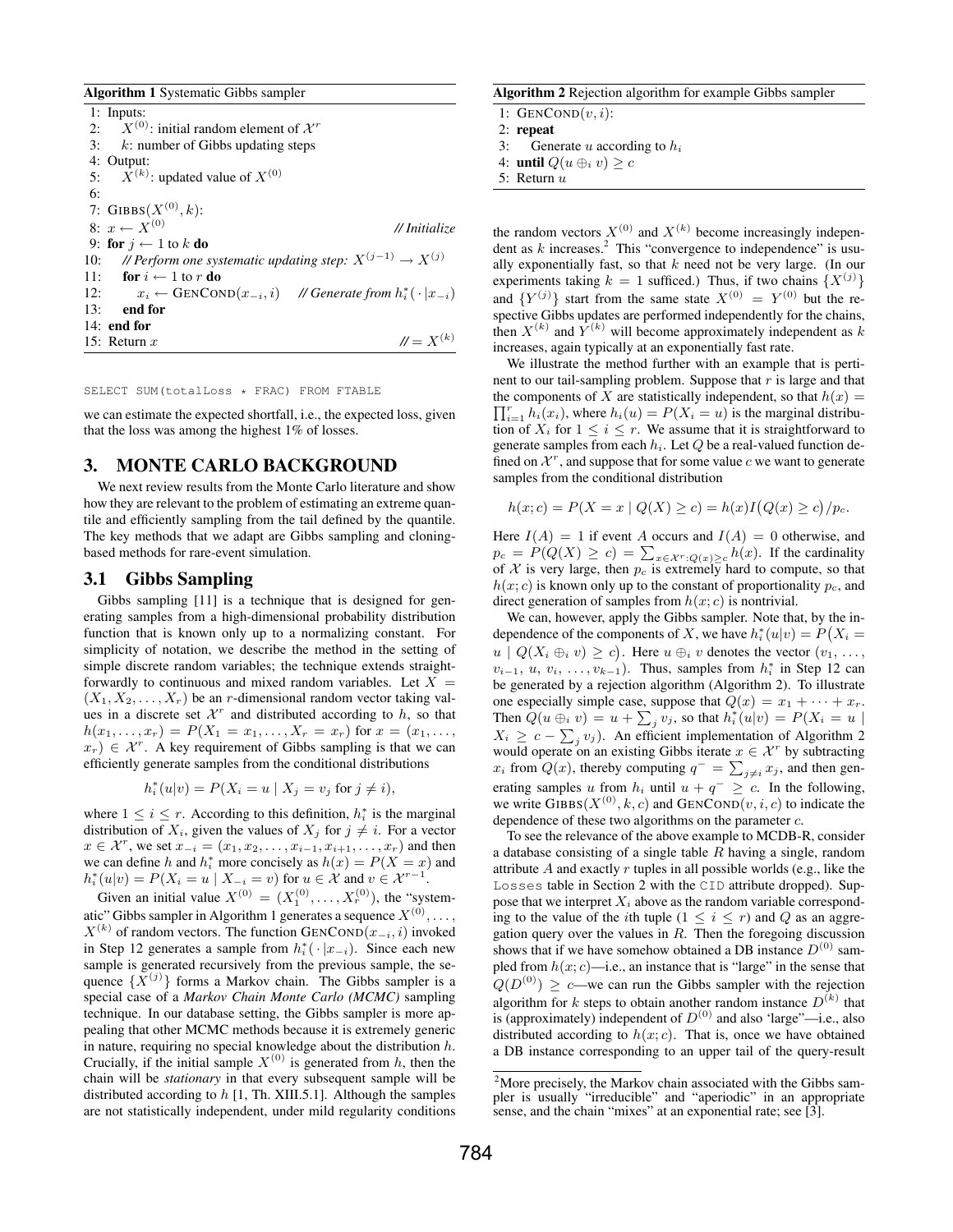distribution, we can generate additional, independent instances that also yield query results lying in the tail.

In the general MCDB-R setting, we can still interpret  $X$  as a random vector in which each component corresponds to an uncertain value in the database, but the components of  $X$  decompose into mutually independent blocks, where the variables within a block are dependent and are all generated via a call to a specified VG function. Moreover, the number of variables in a block—i.e., the number of values returned by a VG function—may vary over DB instances. Although formal discussion of Gibbs sampling at this level of generality would lead to very cumbersome notation, the basic idea is the same as above.

## 3.2 Rare-Event Simulation

The foregoing discussion shows that Gibbs sampling can be used to generate essentially independent samples from a tail of the queryanswer distribution, starting from a "large" DB instance. However, such a starter instance can be hard to obtain, even when the quantile that defines the tail is known a priori. To address this challenging problem, we adapt ideas from the literature on "rare-event simulation"—see, e.g., [17] for an overview. The primary goal of rareevent simulation is to estimate the probabilities of very infrequent events; quantile estimation has received very little attention.

The two main techniques for rare-event simulation are *importance sampling* (IS) and *cloning*, also called *splitting*. The idea in IS is to sample from a modified possible-DB distribution (by suitably modifying the VG functions) such that extreme DB instances are generated with high frequency. Due to numerical instability, however, IS is known to behave badly for high dimensional problems [2]. In our setting, the effective dimension typically is roughly equal to the number of tuples in a relation, rendering IS unusable. We therefore look to cloning techniques.

The cloning approach has been of interest to the simulation community for a long time, but only recent work [2, 4, 18] has considered the type of "static" Monte Carlo simulations that are of interest in our setting. These algorithms start with a set of  $n$  randomly generated "particles." Each particle gives rise to a Markov chain that is obtained by repeatedly applying a random MCMC update ("perturbation") to the particle. The set of particles is "enriched" by deleting "non-extreme" particles and cloning "extreme" particles. The "Gibbs cloning" framework of Rubinstein [18] provides a general formulation of these ideas that we adapt for our purposes.

#### 3.3 Adapting the Gibbs Cloner

Adapting and specializing the Gibbs cloning framework to our setting—the application to quantiles is novel—yields the basic procedure of Algorithm 3. In the algorithm, we represent a random database  $D$  as a vector of random variables, as per our prior discussion. (We treat each deterministic data value  $c$  as a random variable that is equal to  $c$  with probability 1.) In the algorithm, we maintain a set S of DB instances over a sequence of *bootstrapping* steps, so called because we are "bootstrapping" our way out to the tail. At the start of the *i*th step, S contains  $n_i$  instances, and the algorithm proceeds by (1) purging all but the top  $100p_i\%$  "elite" (most extreme) instances, (2) cloning the elite instances to increase the size of S up to  $n_{i+1}$ , and then (3) perturbing each instance in S using the Gibbs sampler, in order to re-establish (approximate) independence while ensuring that all instances yield query results that lie in the current tail. The function  $CLONE(S, n)$  operates by simply duplicating each DB instance in S approximately  $n/|S|$  times.

The Appendix describes how to choose the algorithm parameters to efficiently control the relative difference between the desired upper-tail probability  $p$  and the actual probability of the upper tail

#### Algorithm 3 Basic tail-sampling algorithm

#### 1: Inputs:

- 2: *p*: target upper-tail probability<br>3: *l*: desired number of tail samp
- 3:  $l:$  desired number of tail samples 4: Outputs:
- 4: Outputs:<br>5:  $\hat{\gamma}$ : esti
- $\hat{\gamma}$ : estimate of  $(1 p)$ -quantile
- 6: S: set of l samples from  $h(\cdot; \hat{\gamma})$
- 7: Parameters
- 8:  $k:$  number of Gibbs updating steps
- 9: m: number of bootstrapping steps
- 10:  $n_1, n_2, \ldots, n_m$ : intermediate sample sizes
- 11:  $p_1, p_2, \ldots, p_m$ : intermediate tail probabilities
- 12:
- 13: *// Initialize*
- 14: Generate databases  $D^{(1)}, \ldots, D^{(n_1)}$  i.i.d. according to  $h(\cdot)$
- 15:  $S \leftarrow \{ D^{(1)}, D^{(2)}, \ldots, D^{(n_1)} \}$
- 16:  $n_{m+1} \leftarrow l$
- 17: *// Execute* m *bootstrapping steps*
- 18: for  $i\leftarrow 1$  to  $m$  do
- 19:  $\hat{\gamma}_i \leftarrow$  the  $(p_i|\mathcal{S}|)$ -largest element of  $\{Q(D) : D \in \mathcal{S}\}\$
- 20: Discard all elements  $D \in \mathcal{S}$  with  $Q(D) < \hat{\gamma}_i$
- 21:  $S \leftarrow \text{CLONE}(\mathcal{S}, n_{i+1})$
- 22: **for**  $D \in S$  **do** *// Gibbs-update step*
- 23:  $D \leftarrow \text{GIBBS}(D, k, \hat{\gamma}_i)$  // GIBBS *defined as in Sec. 3.1*
- 24: end for
- 25: end for
- 26: **return**  $\hat{\gamma} = \hat{\gamma}_m$  and S

defined by the quantile estimator  $\hat{\gamma}$ . In particular, we show that this relative error is minimized by setting  $n_i = n$  and  $p_i = p^{1/m}$  for  $1 \leq i \leq m$ . Here  $n = N/m$ , where N is the total number of samples over all bootstrapping steps; increasing  $N$  increases cost but improves accuracy. We assume these values throughout.

After the ith purge, the smallest query-result value for the retained elite samples is an estimate of  $\gamma_i$ , defined to be the (1 –  $p^{i/m}$ )-quantile of the query-result distribution; thus the  $\gamma_i$ 's are increasing and  $\gamma_m$  corresponds to the extreme quantile of interest. At each step *i*, we estimate a  $1-p^{1/m}$  quantile of  $F_{i-1}$ , the conditional distribution of the query result  $Q(D)$ , given that  $Q(D) \geq \gamma_{i-1}$ . (Here we take  $\gamma_0 = -\infty$ .) For typical values of, say,  $p = 0.001$ and  $m = 4$ , we see that even though we ultimately need to estimate an extreme 0.999-quantile, at each step we merely need to estimate a 0.82-quantile, a much easier problem.

#### 4. IMPLEMENTATION OVERVIEW

In the following sections, we describe how we implemented tail sampling (or *TS* for short) as in Algorithm 3. The goal is to preserve, to the extent possible, the computational efficiency of the MCDB tuple-bundle processing mechanism as discussed previously.

#### 4.1 The Gibbs Looper and Data Streams

In the MCDB-R setting, we call the iterative process in Algorithm 3 the *Gibbs Looper*. There are two key variables that track the progress of the this algorithm: cutoff and curQuantile. In terms of our previous notation, cutoff is the  $\gamma_i$  value that defines the current tail and, after  $i$  iterations,  $\text{curl} \mathbb{Q}$ uantile  $=p^{i/m}$ is the probability that a query-result instance falls in the current tail.

At each iteration of the Gibbs Looper, each of the  $n$  versions (i.e., realized instances) of the database is randomly perturbed by the Gibbs sampler to form  $n$  new DB versions. Initially, a cloned database has the same contents as its parent, but as each DB ver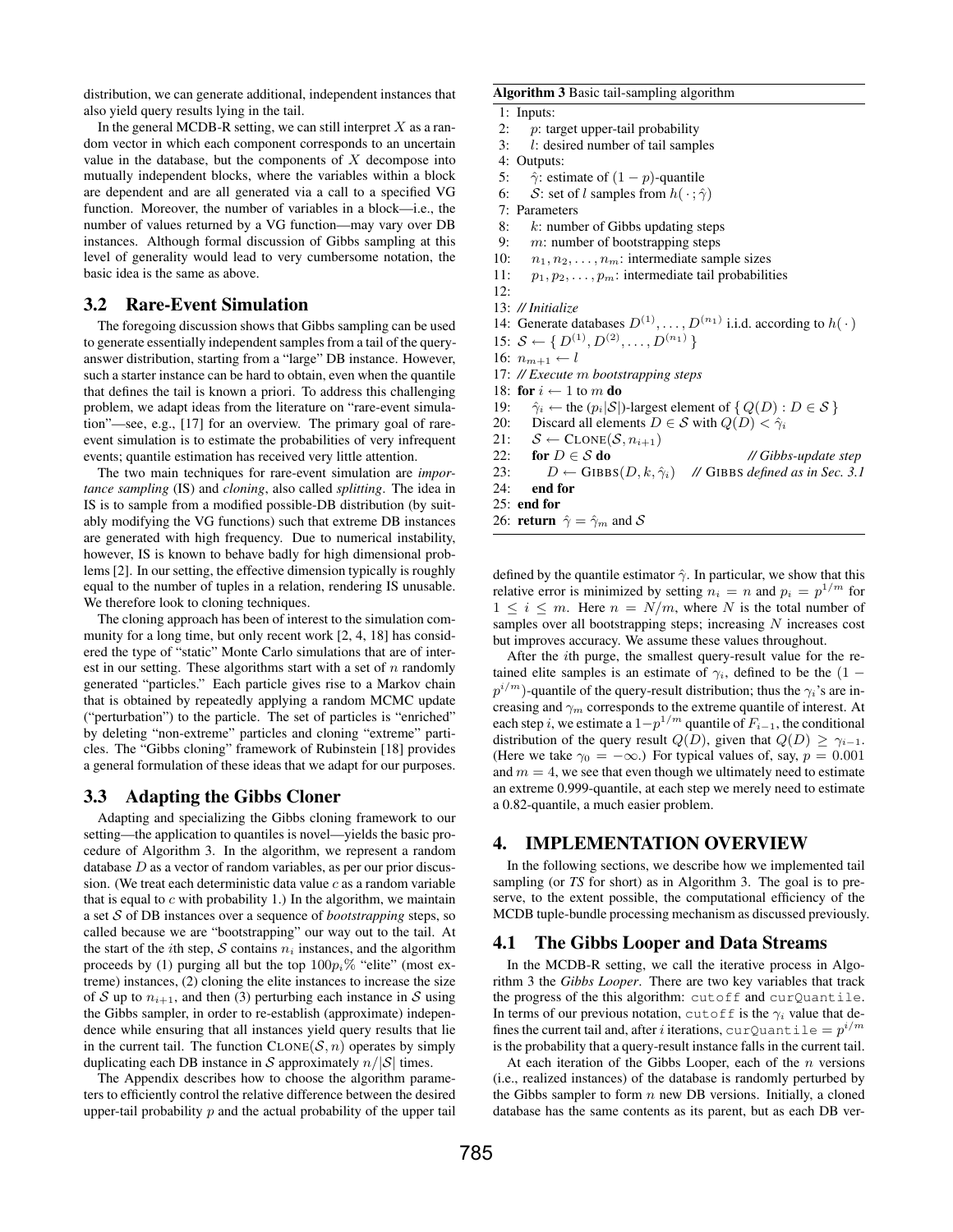sion is perturbed by its Gibbs sampler, parent and child will drift apart. To "fuel" the perturbation, the Gibbs sampler needs access to a stream of random data. There is a data stream associated with every uncertain data value (or correlated set of uncertain data values) in the database. E.g., consider the random Losses table from Section 2. The tuple bundle corresponding to a given customer is initially enhanced with a seed for use by the pseudorandom number generator (PRNG). Repeated execution of the Normal VG function, parameterized with the customer's mean loss value m, produces a stream of realized loss values for the customer. In MCDB, the first  $n$  elements of the stream simply correspond to the customer's losses in  $n$  Monte Carlo repetitions, i.e., in  $n$  generated DB instances. In MCDB-R, because of the rejection algorithm (Algorithm 2) used in the Gibbs sampler, there is a more complicated mapping from DB instance to position in the stream, but the Gibbs sampler nonetheless goes to the stream whenever it needs a loss value for the customer. We will often refer to a stream of data via the PRNG seed that was used to produce it.

In general, a VG function may produce a table of correlated data values when called, so an "element" of a stream may actually comprise a set of values. Also, a given PRNG seed may occur in multiple tuples—due to a 1-to- $m$  join of the random table to another table—or multiple times in a tuple bundle due to a self-join.

## 4.2 An Example

We illustrate the Gibbs Looper in more detail using the total-loss query of Section 2 as an example; for brevity, we drop the CID column from the Losses and means tables, as well as the selection predicate on CID from the query itself. Suppose that there are three customers and that the corresponding three rows in the means table have values 3.0, 4.0, and 5.0, respectively. Also suppose that  $p = 1/32$  and  $n = 4$ , so that we want to generate a sample of four total losses that are each in the top 3.125% of the total-loss (i.e., query-result) distribution. We will use  $m = 5$  iterations of the Gibbs Looper to generate the samples.

First, the underlying VG function is used to generate three streams of random data, as depicted in Fig. 1. The first four values produced by each VG function are assigned, in sequence, to each of the  $n = 4$  DB versions, as in Fig. 1(a). After this initialization, iteration  $i = 1$  of the Gibbs Looper begins. First, the two DB versions with final SUM values in the lowest  $100(1 - p^{1/m})\%$  percentile (50% in our example) are discarded, and the remaining two elite DB versions are *cloned*. "Cloning" is accomplished by duplicating the assignment of random values from each stream of random data to the various DB versions, as depicted in Fig. 1(b). The current value for cutoff at this point is set to be 12.07, since this is the aggregate value associated with the least-extreme remaining DB version. cutoff also serves as an estimate for the point at which there is only a  $100p^{1/m}\%$  (=  $50\%$ ) chance of seeing a larger value for the answer to the SUM query.

Since two of the DB versions have been duplicated, it is necessary to perturb all of the versions so that they are sufficiently differentiated. In our example, the Gibbs sampler begins the perturbation by attempting to replace the value 3.26 that is associated with the first stream of loss values (the stream associated with mean value 3.0). This is done by considering the next unassigned random value associated with mean 3.0—indicated in bold in Fig. 1(b). Unfortunately, this value (which is 3.24) cannot be used to replace 3.26, because it would result in an overall aggregate value of 12.05, which does not meet or exceed the current value of  $cutoff =$ 12.07. Thus, the 3.24 is rejected. Next, the 5.13 is considered. Since the 5.13 would result in an overall aggregate value of 13.94 (which exceeds  $cutoff$ ), the 5.13 is accepted.

The procedure is repeated using the other two streams. The 4.59 associated with mean.  $val = 4.0$  is replaced with 4.55 (acceptable since this decreases the aggregate value to 13.90, which exceeds the cutoff of 12.07), and the 4.22 associated with mean.  $val = 5.0$  is replaced with 4.29, resulting in the state of Fig. 1(c).

DB version two is updated in the same way. The value 3.26 is replaced with 4.07 (acceptable, since the new aggregate value is 12.88). An attempt is made to replace the 4.59 associated with mean.val  $= 4.0$  using 3.68. However, this would reduce the overall aggregate for DB version two to 11.97, which does not meet or exceed the current value for cutoff. So the 3.68 is rejected, and 5.16 (the next unassigned value associated with mean.val  $=$ 4.0) is chosen. Finally, the 4.22 is replaced with 5.77, resulting in Fig. 1(d). After DB versions three and four are updated, the result is Fig. 1(e). Then iteration  $i = 2$  begins, and cloning the top two DB versions gives us Fig. 1(f). This whole process is repeated until the end of iteration  $i = m$ .

#### 4.3 Implementing A Gibbs Looper

In practice, there are many possible ways to implement a Gibbs Looper in the presence of complicated database operations such as joins. The simplest would maintain  $n$  different random versions of the database. Then, in each iteration of the Gibbs looper (where an "iteration" is the process of perturbing all  $n$  DB versions) and for each DB version, we would undertake the following steps. For each stream of random data, we would (1) replace the current stream element that is being used in the DB version with a new stream element, (2) run the query over the modified DB version, (3) accept the new stream element if the new query result exceeds cutoff and otherwise try steps (1) and (2) again.

The drawback of such an implementation is that it requires running the underlying query many, many times over many, many random databases. For example, imagine that we will maintain  $n = 100$  DB versions, each requiring a modest one million streams of random data. Imagine that the Gibbs Looper needs ten iterations to complete and that we need to reject (on average) ten random values before one is accepted. In this case, we will need to run an entire query plan  $100 \times 10^6 \times 10 \times 10 = 10^{10}$  different times to complete the TS procedure, which is obviously unacceptable.

We therefore use MCDB's tuple-bundle trick of running the underlying query only once, no matter how many DB versions are needed. The extensions to MCDB's tuple-bundle mechanism are many and intricate; we now sketch the key ideas.

## 5. GIBBS TUPLE BUNDLES

As with MCDB, query execution in MCDB-R is organized around the idea of bundling together the different versions of a tuple over the generated DB instances. To execute a query, MCDB-R runs a plan that pushes a stream of instantiated tuple bundles into a special GibbsLooper operation. These bundles must have all of the information necessary to implement the process illustrated in Fig. 1, i.e., given a DB version and a stream of random data, the Gibbs Looper must be able to determine which random value from the stream is assigned to the DB version, and then efficiently determine the effect of an update to the value on the final query result. This requires that MCDB tuple bundles must be augmented with a notion of "lineage" that links each random value in the database to the stream from which it came.

Gibbs tuples therefore differ from MCDB tuple bundles. Instead of containing a PRNG seed, a Gibbs tuple contains a pointer to a "tail-sampling seed", or TS-seed for short. This object, described in Section 6 below, augments the basic PRNG seed with "bookkeeping" information needed by the Gibbs Looper. In an MCDB bun-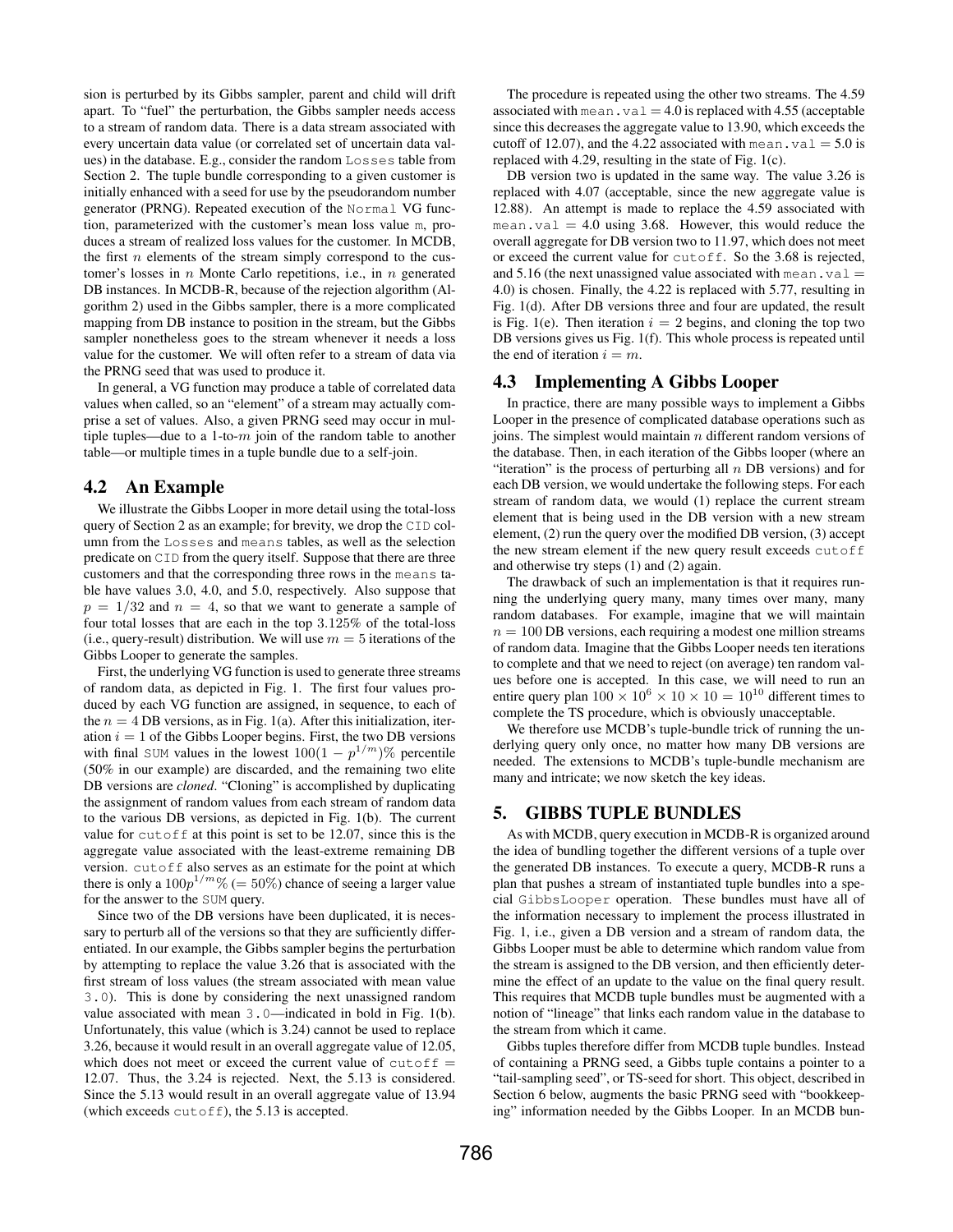

Figure 1: Running the tail-sampling process to obtain four DB instances

dle, PRNG seeds may be discarded if they are no longer needed. In MCDB-R, a TS-seed handle can never be discarded, because each random value must always point to its associated PRNG (i.e., associated stream). Another important difference is that, whereas an instantiated MCDB tuple bundle contains exactly  $n$  stream elements per random value—one for each Monte Carlo repetition—an instantiated Gibbs bundle contains many more elements, because the Gibbs Looper can use up many stream elements during the Gibbs perturbation process.<sup>3</sup> Indeed, the Gibbs Looper may run out of data during processing and need to re-execute part of the query plan (see Section 9). The number of stream elements to instantiate in a Gibbs tuple is chosen to trade off the cost of carrying lots of data throughout the query plan with the cost of re-executing part of the query if the data runs out.

For an example of how Gibbs tuples are pushed through a query

plan, consider the following query, which determines a company's total salary "inversion," resulting from certain employees who earn more than their managers:

SELECT SUM(emp2.sal - emp1.sal) FROM emp AS emp1, emp AS emp2, sup WHERE sup.boss = emp1.eid AND emp1.sal < 90K AND sup.peon = emp2.eid AND emp2.sal > 25K AND emp2.sal > emp1.sal

Imagine that the attribute emp. sal is random, and we want three samples from the tail of the query-result distribution. The resulting query plan and execution of this query is illustrated in Fig. 2.

This plan operates over Gibbs tuples rather than ordinary tuples. An instantiated Gibbs tuple can have one or more arrays of random values; every array of random values is associated with exactly one PRNG seed. A Gibbs tuple can also have one or more *isPres* attributes. An array of *isPres* values is created when a selection predicate is applied to a random attribute, and indicates for each DB instance whether or not the predicate is satisfied. If the predicate

<sup>&</sup>lt;sup>3</sup>Because instantiated values are often needed to prepare tuple bundles for the Gibbs Looper—see the example below—they cannot be simply generated on the fly during Gibbs-Looper operation.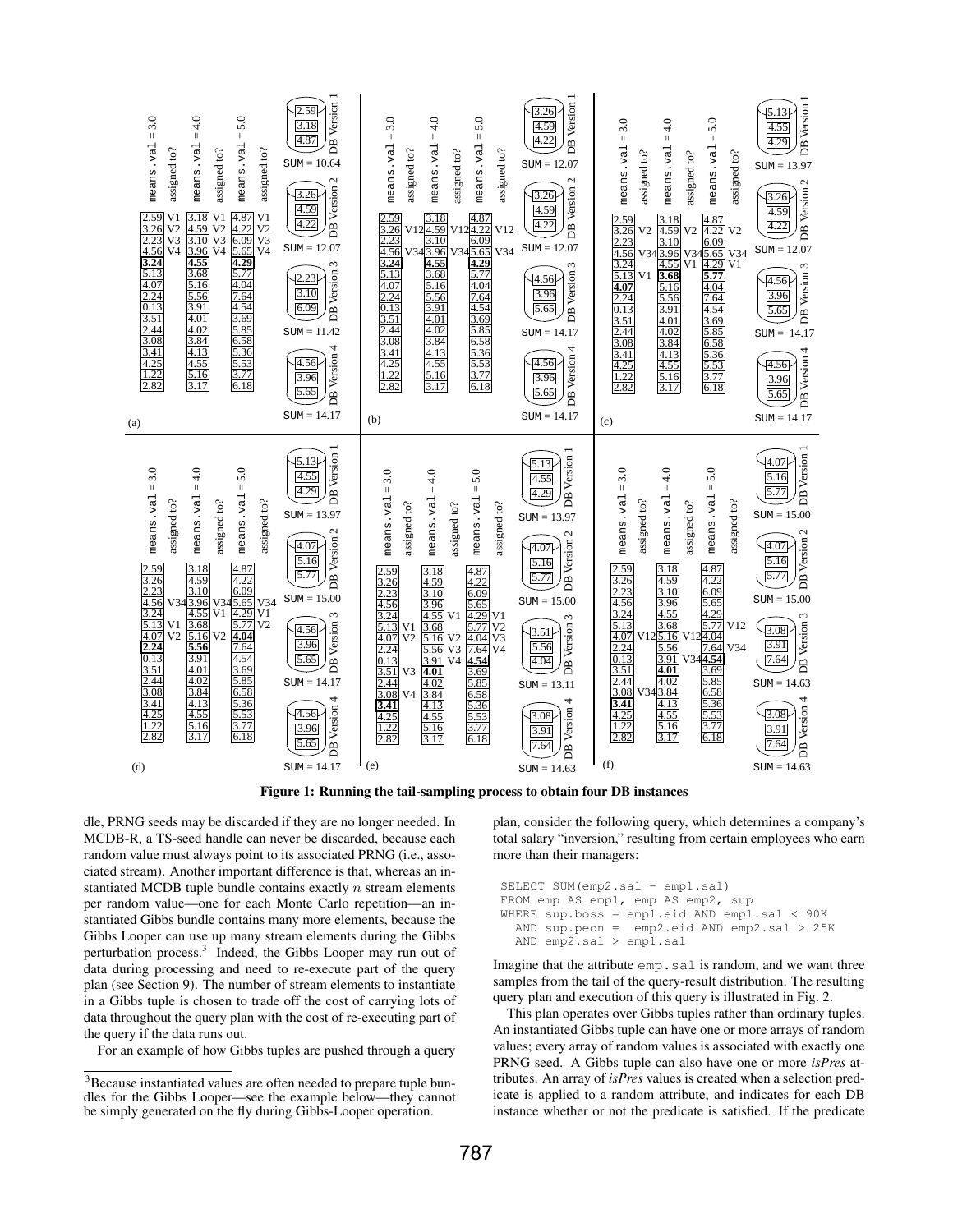

Figure 2: Gibbs-tuple processing over a multi-table query plan

is not satisfied in any DB instance, then the entire Gibbs tuple is dropped. (Unlike MCDB, we cannot simply record *isPres* values for the entire tuple, since attribute values change individually during Gibbs sampling.) Finally, note that the query plan makes use of the MCDB-R Seed and Instantiate operations. The former operation attaches the handle for a TS-seed to each Gibbs tuple, and the latter operation uses a PRNG seed to attach a subsequence from a stream of random values to the Gibbs tuple.

## 6. TAIL-SAMPLING SEEDS

A TS-seed contains both the PRNG seed needed to instantiate a stream of random values and the information needed to map the current value of an attribute in a DB version to a position in the stream. This mapping is needed to compute a query-result value for the current DB version. E.g., in Fig. 2, the query plan produces a set of three Gibbs tuples that are piped into the GibbsLooper operation. Suppose that we have the assignment (seed1, 1), (seed2, 1), (seed3, 2), (seed4, 2) for a DB version. That is, Joe's salary is \$28K (the first value in his stream), Ann's salary is \$39K (the second value in her stream), and so forth. Then the query result for this DB version is  $(\$28K - \$24K) = \$4K$ , since Joe makes  $\$4K$ more than Sue and no other employee makes more than their boss.

In MCDB-R, a TS-seed contains (1) a TS-seed identifier, (2) the actual PRNG seed used to produce a stream of random data, (3) the range of stream values currently materialized and present within the Gibbs tuples, (4) the last random value in that range that has previously been assigned to any DB version for this TS-seed, and (5) the random value currently assigned to each DB version for this TS-seed. Item (5) is the mapping described above, and item (4) is needed during Gibbs rejection sampling to obtain a new random

value. Item (3) is needed to quickly determine whether the Gibbs Looper has run out of data and, if so, the position in the stream from which to start replenishing. A call to the Seed operator both adds a seed handle to a Gibbs tuple and creates the actual TS-seed data structure for the tuple, which is written to disk.

#### 7. THE GIBBS LOOPER

The Appendix describes the GibbsLooper operator in detail. A key feature is that it switches the inner and outer for loops of Algorithm 3. Rather than perturb DB versions one at a time, looping through the random data values (i.e., the TS-seeds), the algorithm perturbs data values one at a time, looping through the DB versions, thereby amortizing expensive data scans.

Specifically, GibbsLooper inserts the Gibbs tuples into a diskbased priority queue; the initial sort key for a Gibbs tuple is the smallest TS-seed handle in the tuple. GibbsLooper then iterates through the overall set of TS-seed handles in increasing order. For each TS-seed handle, it loads the TS-seed—and all "associated" Gibbs tuples that contain at least one handle for the TS-seed—into memory. Then, for the first DB version, it consults the TS-seed to determine the first unused stream value to try in the rejection algorithm. It uses the associated Gibbs tuples to compute the changed value of the query result for the DB version due to the new stream value, and then checks if the new query-result value still exceeds cutoff. If so, then GibbsLooper accepts the new stream value and moves on to update the next DB version. If not, it tries again until an appropriate stream value is found. Once all DB versions have been updated, it reinserts all of the Gibbs tuples into the priority queue—first updating the sort key for each reinserted tuple to be the next largest TS-seed handle in the tuple—and moves on to the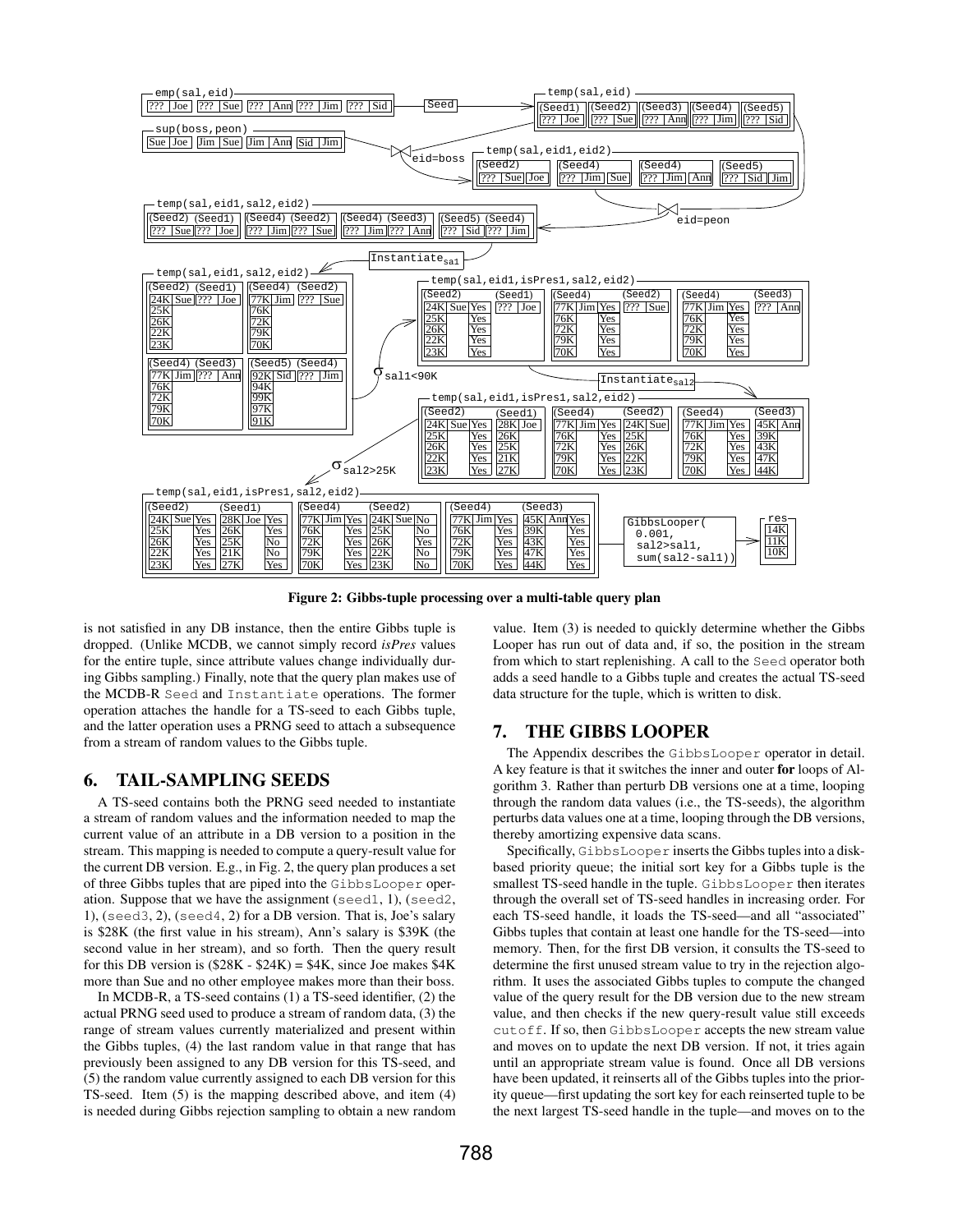next overall TS-seed handle. (Thus a Gibbs tuple will be processed multiple times if it contains multiple TS-seed handles.)

GibbsLooper is efficient because it essentially merges Gibbs tuples in the disk-based priority queue with a sorted file containing all of the TS-seeds. When a TS-seed is loaded into memory, the priority queue is used to quickly obtain all of the Gibbs tuples that could possibly be affected by an update of the TS-seed.

## 8. JOINS ON RANDOM ATTRIBUTES

One issue that demands more explanation is how GibbsLooper handles join predicates on random attributes. E.g., suppose  $R_1$ joins with  $R_2$  on a random attribute, and  $R_2$  joins with  $R_3$  on a deterministic attribute. Some  $t_2$  in  $R_2$  is modified when one of its random attributes is updated, so it joins with both a  $t_1$  from  $R_1$  and a  $t_3$  from  $R_3$ —the result is that a new tuple "pops" into existence.

Fortunately, this case is easily handled by MCDB-R. When the underlying query plan is run (before GibbsLooper is ever invoked), original MCDB's Split operation is run on any random attribute or attributes that are to be joined. This operation changes the attributes so that they are no longer random and transfers any non-determinism to the *isPres* attribute. E.g., consider a Gibbs tuple  $g$  with schema (fname, age) where attribute fname is constant, and attribute age is non-constant. Specifically, age = 20 for the first and third values in the stream of random data stored in the Gibbs tuple, and  $aq = 21$  for the second and fourth values:  $g = (Jane, (20, 21, 20, 21), (Y, Y, Y, Y))$ , where the last nested vector contains the *isPres* values, and indicates that Jane appeared in all four Monte Carlo repetitions (though with varying ages). An application of the Split operation to t with  $Atts =$  $\{ \text{age} \}$  yields two Gibbs tuples:  $q_1 = (\text{Jane}, 20, (Y, N, Y, N))$ and  $g_2 = (\text{Jane}, 21, (N, Y, N, Y))$ . Then, any join on the age attribute is a join on a deterministic attribute, and we will not have the problem of new Gibbs tuples "popping" into existence, since two sets of Gibbs tuples (each associated with one of Jane's possible ages) would both be created and sent to GibbsLooper. Furthermore, only one of them can be valid at a time: if, e.g., Jane's age is updated to be 21, then the mapping information within the TS-seed associated with Jane's age is updated as well, causing any Gibbs tuple associated with an age of 20 to become invalid.

## 9. RE-RUNNING THE QUERY PLAN

Since each Gibbs tuple contains only a finite amount of data, the Gibbs Looper may run out of data while perturbing a DB version. If so, MCDB-R discards all existing Gibbs tuples, empties the GibbsLooper priority queue, and then runs the entire query plan again to produce the required data. The newly-created Gibbs tuples that contain the data are piped into the GibbsLooper operation.

During such a "replenishing" run, query-plan execution differs from the first time around in a couple of ways. First, the result of each deterministic part of the query plan is materialized and saved during the first run, avoiding the need to repeat these computations during replenishment. Second, the Instantiate operation never adds stream values to a Gibbs tuple that have already been processed; it only adds new or currently assigned values.

## 10. CONCLUSION

MCDB-R extends the MCDB system to permit risk evaluation in the database. Space constraints have forced us to exclude some important material from the paper. Some very brief benchmarking results, given in the Appendix, provide evidence for the accuracy of the method and show a reduction in processing time from roughly 18 hours in MCDB to 11 minutes in MCDB-R.

Acknowledgements This work was supported in part by the US DoE under grant no. DE-SC0001779 and the US NSF under grant no. 0915315, and by a Sloan Foundation Fellowship.

#### 11. REFERENCES

- [1] S. Asmussen and P. W. Glynn. *Stochastic Simulation: Algorithms and Analysis*. Springer, 2007.
- [2] Z. I. Botev and D. P. Kroese. An efficient algorithm for rare-event probability estimation, combinatorial optimization, and counting. *Methodol. Comput. Appl. Prob.*, 10:471–505, 2008.
- [3] R. C. Bradley. Basic properties of strong mixing conditions: A survey and some open questions. *Probab. Surveys*, 2:107–144, 2005.
- [4] F. Cérou, P. D. Moral, T. Furon, and A. Guyader. Rare event simulation for a static distribution. INRIA Research Report 6792, Rennes, France, 2009.
- [5] C.-T. Chu, S. K. Kim, Y.-A. Lin, Y. Yu, G. R. Bradski, A. Y. Ng, and K. Olukotun. Map-reduce for machine learning on multicore. In *NIPS*, pages 281–288, 2006.
- [6] J. Cohen, B. Dolan, M. Dunlap, J. M. Hellerstein, and C. Welton. MAD skills: New analysis practices for big data. *PVLDB*, 2(2):1481–1492, 2009.
- [7] N. N. Dalvi, C. Ré, and D. Suciu. Probabilistic databases: diamonds in the dirt. *Commun. ACM*, 52(7):86–94, 2009.
- [8] A. Das Sarma, O. Benjelloun, A. Y. Halevy, S. U. Nabar, and J. Widom. Representing uncertain data: models, properties, and algorithms. *VLDB J.*, 18(5):989–1019, 2009.
- [9] H. A. David and H. N. Nagaraja. *Order Statistics*. Wiley, third edition, 2003.
- [10] A. Deshpande and S. Madden. MauveDB: supporting model-based user views in database systems. In *SIGMOD*, pages 73–84, 2006.
- [11] S. Geman and D. Geman. Stochastic relaxation, Gibbs distribution and the Bayesian restoration of images. *IEEE Trans. Pattern Anal. Mach. Intelligence*, 6(6):721–741, 1984.
- [12] S. Guha. RHIPE R and Hadoop Integrated Processing Environment. http://ml.stat.purdue.edu/rhipe/.
- [13] R. Jampani, F. Xu, M. Wu, L. L. Perez, C. M. Jermaine, and P. J. Haas. MCDB: a Monte Carlo approach to managing uncertain data. In *ACM SIGMOD*, pages 687–700, 2008.
- [14] O. Kennedy and C. Koch. PIP: A database system for great and small expectations. In *ICDE*, pages 157–168, 2010.
- [15] C. Koch and D. Olteanu. Conditioning probabilistic databases. *PVLDB*, 1(1):313–325, 2008.
- [16] A. J. McNeil, R. Frey, and P. Embrechts. *Quantitative Risk Management: Concepts, Techniques, and Tools*. Princeton University Press, 2005.
- [17] G. Rubino and B. Tuffin, editors. *Rare Event Simulation Using Monte Carlo*. Wiley, 2009.
- [18] R. Rubinstein. The Gibbs cloner for combinatorial optimization, counting, and sampling. *Methodol. Comput. Appl. Prob.*, 11(4):491–549, 2009.
- [19] R. J. Serfling. *Approximation Theorems of Mathematical Statistics*. Wiley, 1980.
- [20] M. Stonebraker, J. Becla, D. J. DeWitt, K.-T. Lim, D. Maier, O. Ratzesberger, and S. B. Zdonik. Requirements for science data bases and SciDB. In *CIDR*, page 26, 2009.
- [21] A. Thiagarajan and S. Madden. Querying continuous functions in a database system. In *SIGMOD*, pages 791–804, 2008.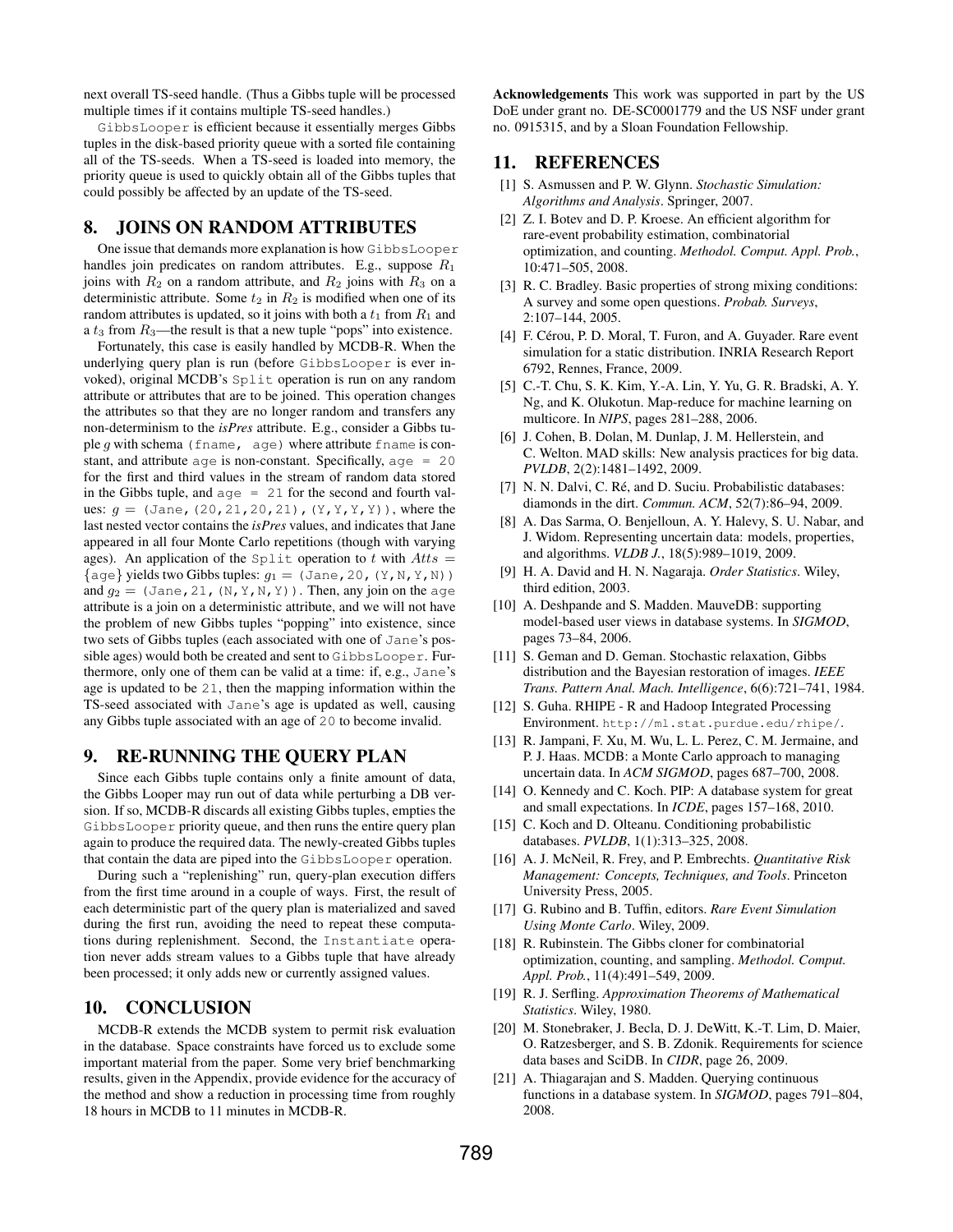# APPENDIX

# A. THE GIBBS LOOPER IN DETAIL

#### A.1 Initialization

Aside from  $n, m$ , and  $p$  (see Section 3.3), Gibbs Looper takes as input five principal arguments:

1. The pipeline producing the input stream of Gibbs tuples.

2. The aggregate operation from whose tail distribution Gibbs-Looper will sample, e.g., sum(sal2-sal1) in Fig. 2.

3. The final selection predicate (e.g.,  $\text{sal}2 > \text{sal}1$  in Fig. 2) that must be applied to each tuple prior to inclusion of the tuple's value in the aggregate. In particular, any selection predicate that references random attributes generated by more than one PRNG seed must be pulled up into GibbsLooper. Such a predicate cannot be applied lower in the query plan, because the Gibbs sampling will arbitrarily combine random values from the streams associated with different PRNG seeds, and it is not possible to know the outcome of the predicate before GibbsLooper runs its Gibbs sampler.

4. The grouping attributes (if any) for the query.<sup>4</sup>

5. A file containing all of the TS-seed objects, sorted on each object's handle.

Given these inputs, GibbsLooper initially processes the stream of incoming Gibbs tuples by computing the initial aggregate value for each of the  $n$  DB versions and inserting the tuples into a diskbased priority queue, sorted by the smallest TS-seed handle in each Gibbs tuple (as discussed in Section 7). The initial aggregate values are computed for the TS-seed mapping in which the ith value in each stream is mapped to the *i*th DB version for  $1 \le i \le n$ . Next, GibbsLooper discards the "non-elite" DB versions whose aggregate totals are in the bottom  $100(1-p^{1/m})\%$  by overwriting them with clones of the elite versions. The cutoff value is set equal to the smallest aggregate value. The overwriting of a nonelite DB version by a clone of an elite version is accomplished during a single read/write pass through the TS-seed file (see below).

#### A.2 Performing the Perturbation

At this point, the GibbsLooper is ready to begin perturbing the various DB versions using a Gibbs sampler. The manner in which the perturbation is accomplished is best illustrated using an example, given as Fig. 3.

Fig. 3(a) begins with the three Gibbs tuples that were output from the query plan of Fig. 2, inserted into the GibbsLooper's priority queue. (For simplicity, we drop the *isPres* attributes and look at only two DB instances.) The four TS-seeds are also depicted, as are the two DB versions that correspond to the initial TS-seed mapping (described above). The goal at this point to perturb these versions via Gibbs sampling, subject to the constraint that the total aggregate value must meet or exceed  $\text{cutoff} = $1K$ . Note that while the evolving DB versions are depicted in the figure, they are never actually materialized; they are completely determined, however, by the current state of the Gibbs tuples and the TS-seeds.

To obtain two new DB versions with SUM values that meet or exceed cutoff, the first TS-seed handle, (seed1), is considered, and the lone associated Gibbs tuple is removed from the priority queue, as in Fig. 3(b). DB version one is updated by assigning the first unassigned random value associated with seed1 to the DB version, transforming (24K, Sue, 28K, Joe) into (24K, Sue, 25K, Joe). This decreases the final aggregate result from \$4 to \$1K, since Joe's salary exceeds Sue's by \$1K. Because the total salary inversion still meets the cutoff of \$1K, the update is accepted.

Next, we attempt to update DB version two. The next unassigned random value in the stream associated with seed1 is the fourth one, which transforms (25K, Sue, 26K, Joe) into (25K, Sue, 21K, Joe). This changes the final aggregate value to \$0, and so this proposed update is rejected. Next we try the fifth random value in the stream. This gives us (25K, Sue, 27K, Joe), which increases the final aggregate value to \$2K, and so it is accepted. We are now done with seed1, and so we reinsert the one Gibbs tuple associated with this seed back into the priority queue, after first updating its sort key to its next largest seed handle, (seed2); see Fig. 3(c).

As shown in Fig. 3(d), the two Gibbs tuples associated with (seed2) are then removed from the priority queue. The assignments for seed2's stream are updated in much the same way as for seed1; note, however, that seed2 influences *two* tuples in each DB version. Once the update of seed2 is complete and both of the associated Gibbs tuples have been reinserted back into the priority queue, we are left with Fig. 3(e). Note that the keys for these reinserted Gibbs tuples are now (seed4) and infinity. The value infinity is used because the random values associated with seed1 and seed2 have been each been updated—there is no reason to consider this Gibbs tuple again during this particular perturbation, so it is forced to the tail of the queue.

As illustrated in Fig. 3(f), we now move to (seed3). The two DB instances are updated with respect to seed3; because seed3 control's Ann's salary and Ann has no impact on the query result, both updates are trivially accepted. The process continues with (seed4), which again has no effect on the final query result, at which point both DB versions are fully perturbed (Fig. 4(a)).

Since all of the TS-seed handles have been processed, it is now time to clone the elite DB versions and overwrite the non-elite versions. This process is illustrated by the transition from Fig. 4(a) to Fig. 4(b). In a single read/write pass, the column in each TSseed that records the assignment for DB version two is simply copied to the column for version one. Now the first iteration of GibbsLooper has completed, and iteration two can begin.

# B. WHEN WILL MCDB-R WORK BEST?

Algorithm 1—and hence Algorithm 3—will work best when, for each most-likely extreme database  $D$ , the query result  $Q(D)$  is relatively insensitive to changes in the value of a single data value  $x$ . This scenario fails, e.g., for a SUM query in which data values  $X_1, \ldots, X_r$  are i.i.d. according to a "subexponential" distribution such as lognormal or Pareto. Under such a heavy-tailed distribution,  $P(X_1 + \cdots + X_k > c) \approx kP(X_1 > c)$  for large c; i.e., with high probability, the query result for an extreme database D viewed as a vector  $y$  of values—will lie in the upper tail because some individual  $y_i$  is extremely large. After generating a new candidate value u for  $y_i$  in Algorithm 2, the value of  $Q(u \oplus_i y)$  will likely drop sharply, and many candidates will be required prior to acceptance in Line 4. Our approach is thus unlikely to be universally applicable. That said, it is still useful for a wide class of riskestimation problems, as evidenced by the extensive applied literature that pertains to extreme-value theory for light-tailed distributions and by the prevalence of aggregates, such as SUM and AVG, that have the insensitivity property under a light-tailed regime.

#### C. SETTING PARAMETERS

In this section, we address the key question of how to choose the parameters in Algorithm 3. Because the cost of a Gibbs-updating

<sup>&</sup>lt;sup>4</sup>Grouping is handled by, in effect, treating a GROUP BY query over  $g$  groups as  $g$  separate, simultaneous queries, each with a selection predicate that limits the query to a specific group.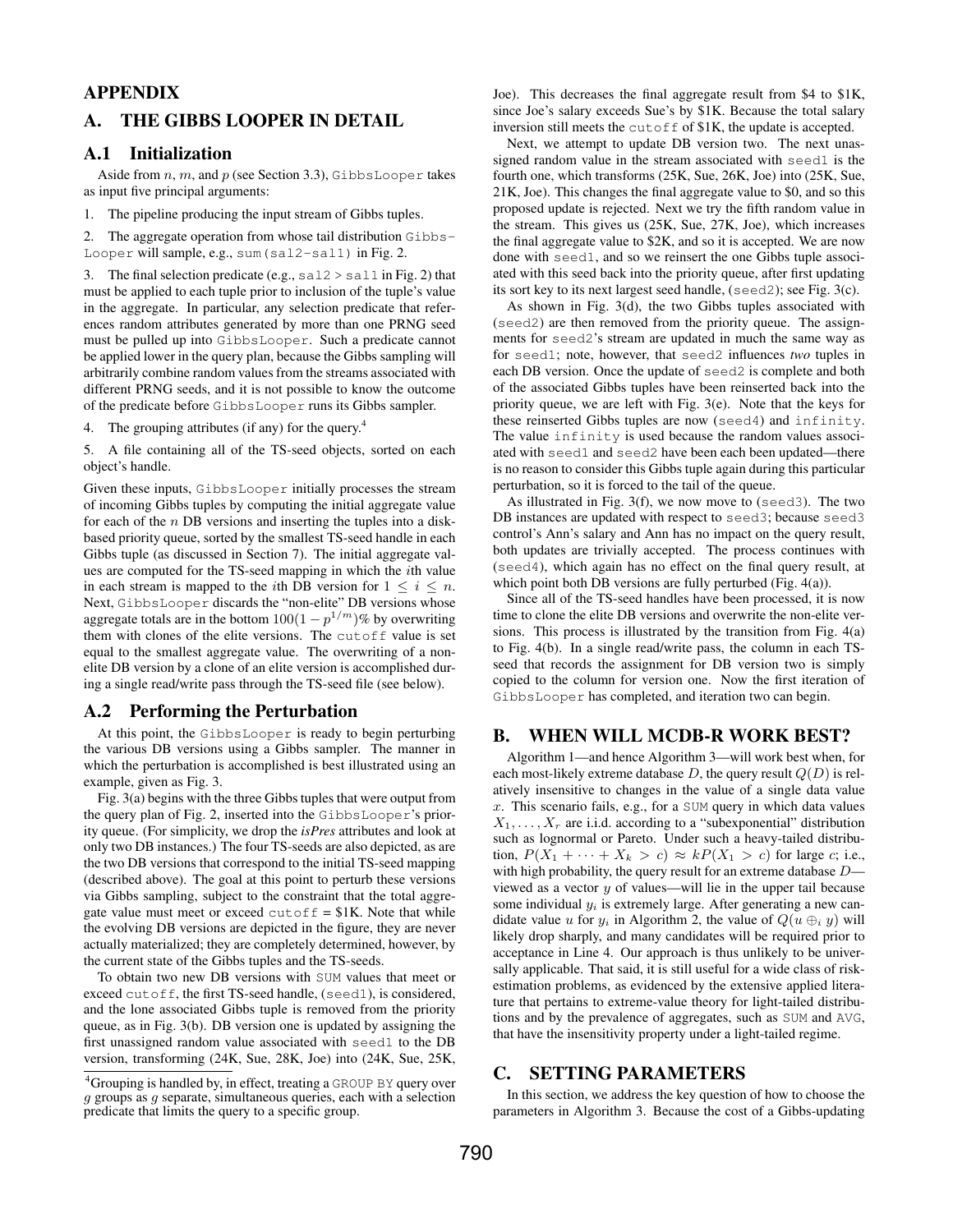

Figure 3: The perturbation process for the "salary inversion" query

iteration is proportional to the data size and hence extremely expensive, we choose the number of iterations  $k$  to be as small as possible, subject to the requirement that, after the Gibbs-update step in line 23, the  $n_{i+1}$  databases in S are approximately statistically independent. The MCMC literature provides a variety of procedures for determining  $k$ . Recall, however, that a sequence of Gibbs samples typically "forgets" its initial state exponentially fast, so that very small values of  $k$  suffice in practice; as mentioned previously,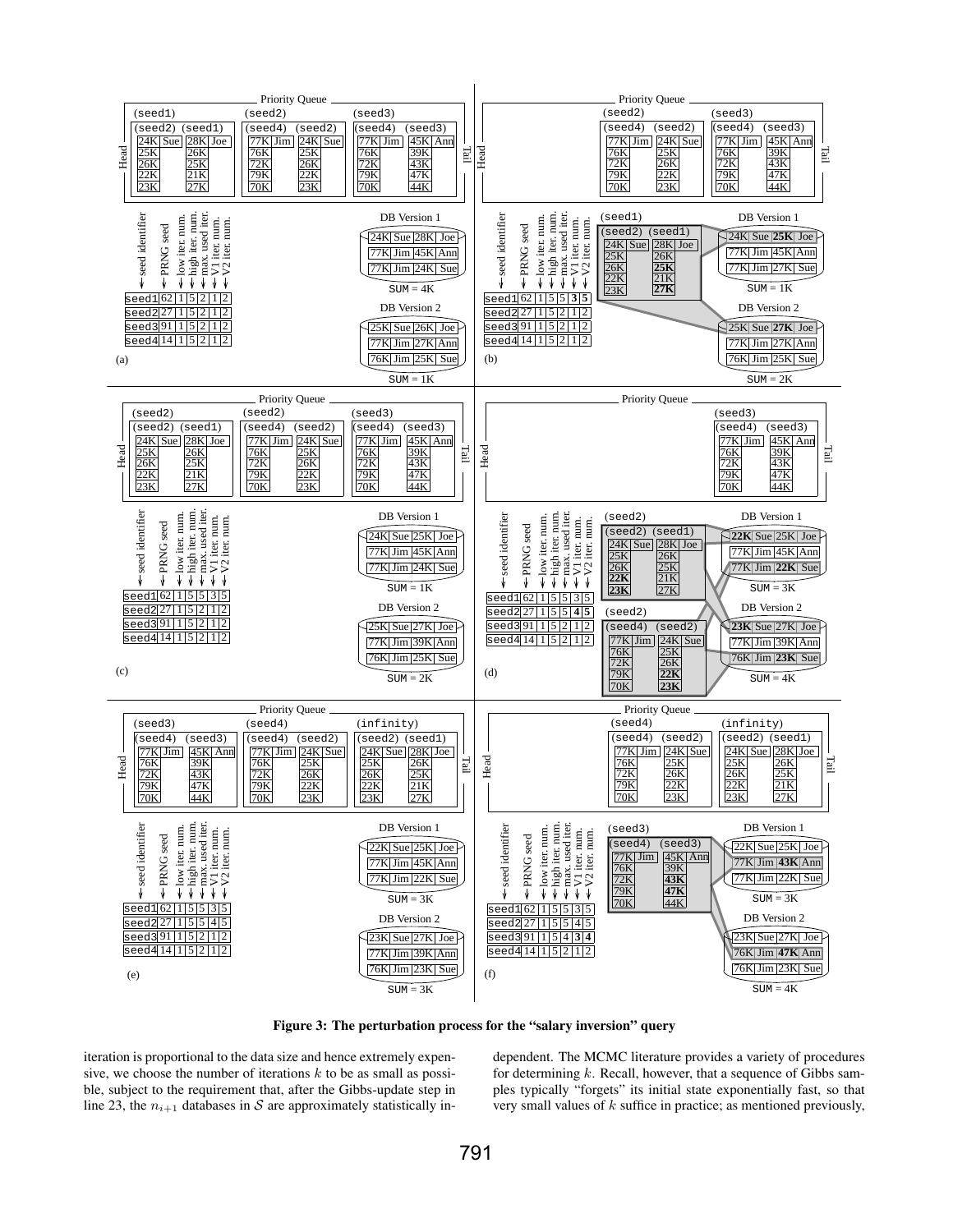

Figure 4: Perturbation example, continued

taking  $k = 1$  worked well in experiments.

Now suppose that  $k$  has been fixed and is sufficiently large so that Gibbs updating yields samples that can be viewed as independent. Also suppose that the total number  $N$  of samples over all bootstrapping steps has been fixed. We consider the problem of selecting  $m$ ,  $n_1, \ldots, n_m$  and  $p_1, \ldots, p_m$  to minimize statistical error.

One approach is to minimize the relative difference between the desired upper-tail probability  $p$  and the actual probability of the upper tail defined by the quantile estimator  $\hat{\gamma}_m$ . I.e., we solve the following optimization problem:

$$
\underset{m,n_1,\ldots,n_m,p_1,\ldots,p_m}{\text{minimize}} E\left[\left(\frac{\bar{F}_0(\hat{\gamma}_m)-p}{p}\right)^2\right] \tag{1}
$$

such that

$$
\sum_{i=1}^{m} n_i = N \quad \text{and} \quad \prod_{i=1}^{m} p_i = p \tag{2}
$$

$$
p_i \in [0, 1]
$$
 and  $n_i \in \{0, 1, ..., N\}$ ,  $1 \le i \le m$  (3)

Here  $F_0(x) = P(Q(D) < x)$  and  $\overline{F}_0 = 1 - F_0$ . Given a solution to the minimization problem (1)–(3), the overall parameterselection task will reduce to selection of  $N$ . We refer to the minimand in (1) as the *mean-squared relative error* (MSRE).

Note that an alternative goal might be to control the relative error of  $\hat{\gamma}_m$  directly. For light-tailed query-result distributions, which are the class of primary interest in this paper, minimizing MSRE rather than minimizing the relative error of  $\hat{\gamma}_m$  typically leads to more stringent error control. E.g., suppose that, unknown to us,  $F_0$  is the standard normal distribution, and that our desired tail probability is  $p = 0.001$ , so that  $\gamma \approx 3.090$ . If we allow the actual tail probability to deviate from  $p$  by no more than  $\pm 1\%$ , then the corresponding estimate of  $\gamma$  will lie approximately in the range (3.087, 3.093), which represents a maximum error of about  $\pm 0.1\%$ .

In the following, we fix  $k$  and  $N$  as described above, and show how to select values of m,  $n_1, \ldots, n_m$ , and  $p_1, \ldots, p_m$  that approximately solve the minimization problem  $(1)$ – $(3)$ . We assume that  $F_0$  is continuous and strictly increasing.

We first abstract the process by which Algorithm 3 computes  $\hat{\gamma}_m$ . For real numbers  $c_1, c_2, \ldots, c_m$ , set

$$
F_1(x; c_1) = \frac{F_0(x) - F_0(c_1)}{1 - F_0(c_1)} = P(Q(D) < x \mid Q(D) \ge c_1),
$$

and for  $2 \leq i \leq m$  recursively define

$$
F_i(x; c_1, \ldots, c_i)
$$
  
= 
$$
\frac{F_{i-1}(x; c_1, \ldots, c_{i-1}) - F_{i-1}(c_i; c_1, \ldots, c_{i-1})}{1 - F_{i-1}(c_i; c_1, \ldots, c_{i-1})}
$$

for any sequence  $c_1, c_2, \ldots, c_m$ . An inductive argument establishes the identity  $F_i(x; c_1, \ldots, c_i) = F_1(x; c_i)$  for  $2 \leq i \leq m$ . For a set  $X_1, X_2, \ldots, X_n$  of i.i.d. samples from a strictly increasing continuous distribution function F, the *order statistics* are denoted as  $X_{(1)} < X_{(2)} < \cdots < X_{(n)}$ . Setting  $r_i = n_i(1$  $p_i)$  (rounded to the nearest integer), and assuming that k is sufficiently large as discussed previously, we can view Algorithm 3 as follows. The algorithm proceeds by generating  $n_1$  i.i.d. samples  $X_{0,1}, X_{0,2}, \ldots, X_{0,n_1}$  from  $F_0$ . Then, for  $i = 1, 2, \ldots, m$ , the algorithm (1) sets  $\hat{\gamma}_i = X_{i-1,(r_i)}$  and (2) generates  $n_{i+1}$  samples  $X_{i,1}, \ldots, X_{i,n_{i+1}}$  from  $F_i(\cdot; \hat{\gamma}_1, \ldots, \hat{\gamma}_i) = F_1(\cdot; \hat{\gamma}_i)$ .

To analyze the behavior of  $\bar{F}_0(\hat{\gamma}_m)$ , and hence the behavior of the MSRE, we employ the common tactic of reducing the analysis to the setting of uniform random variables. Specifically, let  $\{U_{i,j}: 0 \le i \le m, 1 \le j \le n_{i+1}\}\$  be a collection of i.i.d. random variables uniformly distributed on [0, 1]. Consider a procedure that sets  $V_{0,j} = U_{0,j}$  for  $1 \leq j \leq n_1$ , and then, for  $i =$  $1, 2, \ldots, m$ , sets  $\hat{\alpha}_i = V_{i-1,(r_i)}$  and  $V_{i,j} = (1 - \hat{\alpha}_i)U_{i,j} + \hat{\alpha}_i$ for  $1 \leq j \leq n_{i+1}$ . Using a standard result [1, p. 37] on uniform random variables together with an inductive argument, it can be shown that, for  $1 \le i \le m$ , (1)  $F_0^{-1}(V_{i-1,j})$  has the same distribution as  $X_{i-1,j}$  for  $1 \leq j \leq n_i$  and (2)  $F_0^{-1}(\hat{\alpha}_i)$  has the same distribution as  $\hat{\gamma}_i$ . In particular,  $F_0(\hat{\gamma}_m)$  is distributed as  $1 - \hat{\alpha}_m$ . An easy argument shows that  $1-\hat{\alpha}_i = Z_i(1-\hat{\alpha}_{i-1})$ , where  $Z_i =$  $1-U_{i-1,(r_i)}$ , which implies that  $1-\hat{\alpha}_m = \prod_{i=1}^m Z_i$ . By construction, the random variables  $\{U_{i-1,(r_i)}\}$ , and hence the random variables  $\{Z_i\}$ , are mutually independent. Moreover, each  $U_{i,(r_i)}$  has a Beta $(r_i, n_i - r_i + 1)$  distribution [9]. Fixing  $m \in \{1, 2, \ldots, N\}$ ,  $\eta = (n_1, \ldots, n_m)$ , and  $\pi = (p_1, \ldots, p_m)$  satisfying (2)–(3), a calculation using both the independence of the  $Z_i$ 's and standard properties of the Beta distribution shows that  $MSRE = u(\eta, \pi, m)$ , where  $u(\eta, \pi, m) = h_1(\eta, \pi, m) (h_2(\eta, \pi, m) p^{-2} - 2p^{-1}) + 1$ . Here  $h_c(\eta, \pi, m) = \prod_{i=1}^m ((n_i p_i + c)/(n_i + c))$  for  $c = 1, 2$ .

We now consider how to choose  $\eta$ ,  $\pi$ , and  $m$  so as to approximately minimize  $u$ , subject to  $(2)$ – $(3)$ . It follows from the results given below that  $p \leq h_c(\eta, \pi, m) \leq 1$  for  $c = 1, 2$  and feasible choices of the parameters. Moreover,  $h_1(\eta, \pi, m) \approx h_2(\eta, \pi, m)$